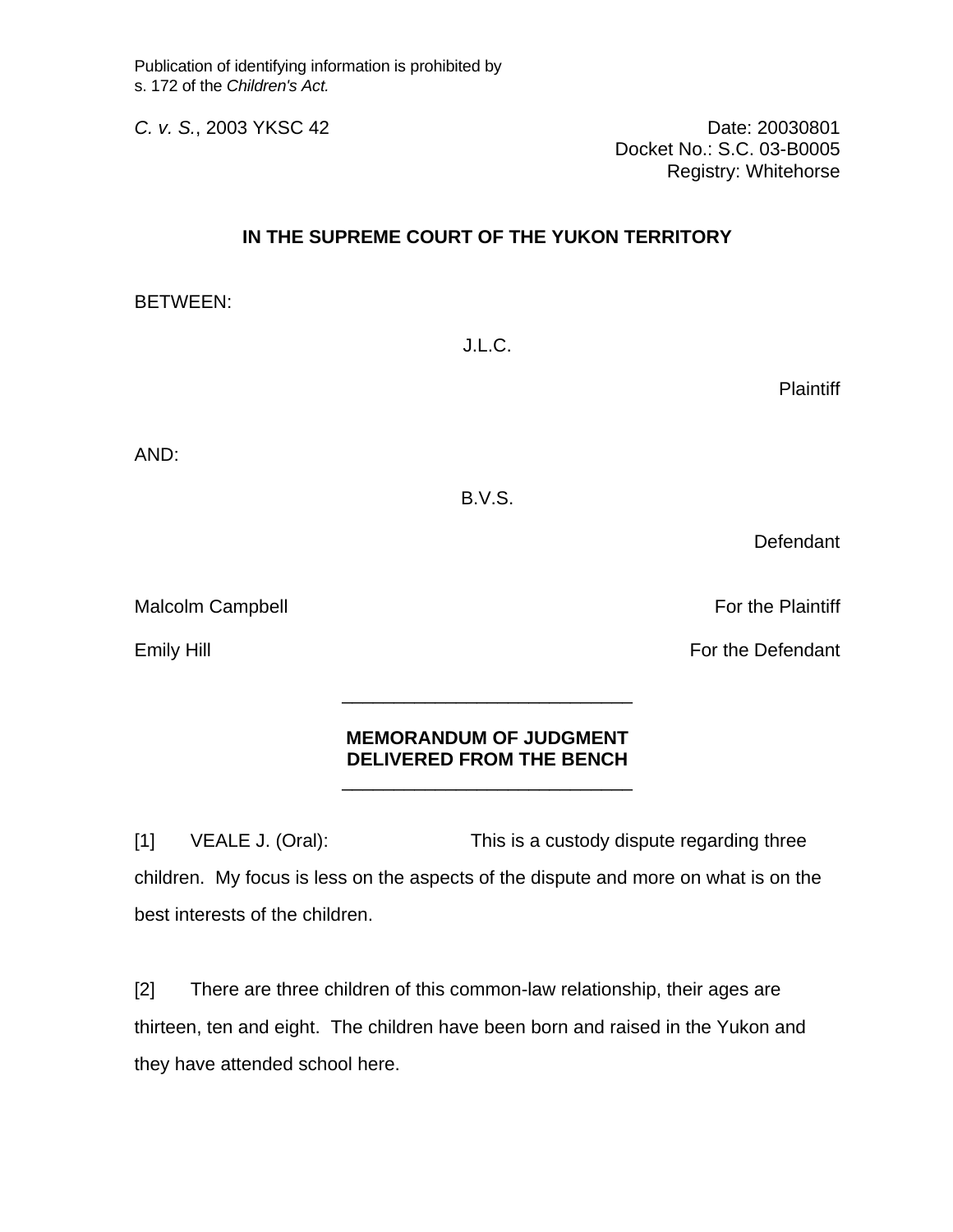[3] Prior to the separation of the parents in November of 2002, the children were doing extremely well in school, and led normal lives and were involved in extracurricular activities. Since the separation, the children are now very traumatized and I would describe the situation as "in crisis". They have failing grades in school. They are receiving sedatives from a doctor and they are taking counselling.

[4] The parents have had a common-law relationship for over 20 years. There is a great deal of dispute on the file and it begins with the determination of how long the common-law relationship has been going on. The father says since 1970 and the mother says since 1979. Nevertheless, they have had a longstanding common-law relationship.

[5] However, the mother in the fall of 2002, decided to terminate that relationship and she asked the father to leave the family home. The father refused to do so, and as a result she moved into her mother's home in Whitehorse in November of 2002. I should indicate that the grandmother is a very involved grandparent and, I believe, has exerted a stabilizing influence during a very disruptive time for the children. The mother's life is now stabilized since the separation and she has a new partner and resides in Alberta.

[6] The father is unemployed because of health reasons. I should indicate that the mother is 42 years of age, I believe, and the father is 58. The father, unfortunately, has a bad heart and has had a triple bypass as well as valve surgery. He also suffers from Hepatitis C and he has ulcers, irritated bowel disease and scoliosis. He treats his condition with marihuana. A brief doctor's note does not indicate that he is licensed to do so but rather it states:

He uses cannabis or marihuana for his condition.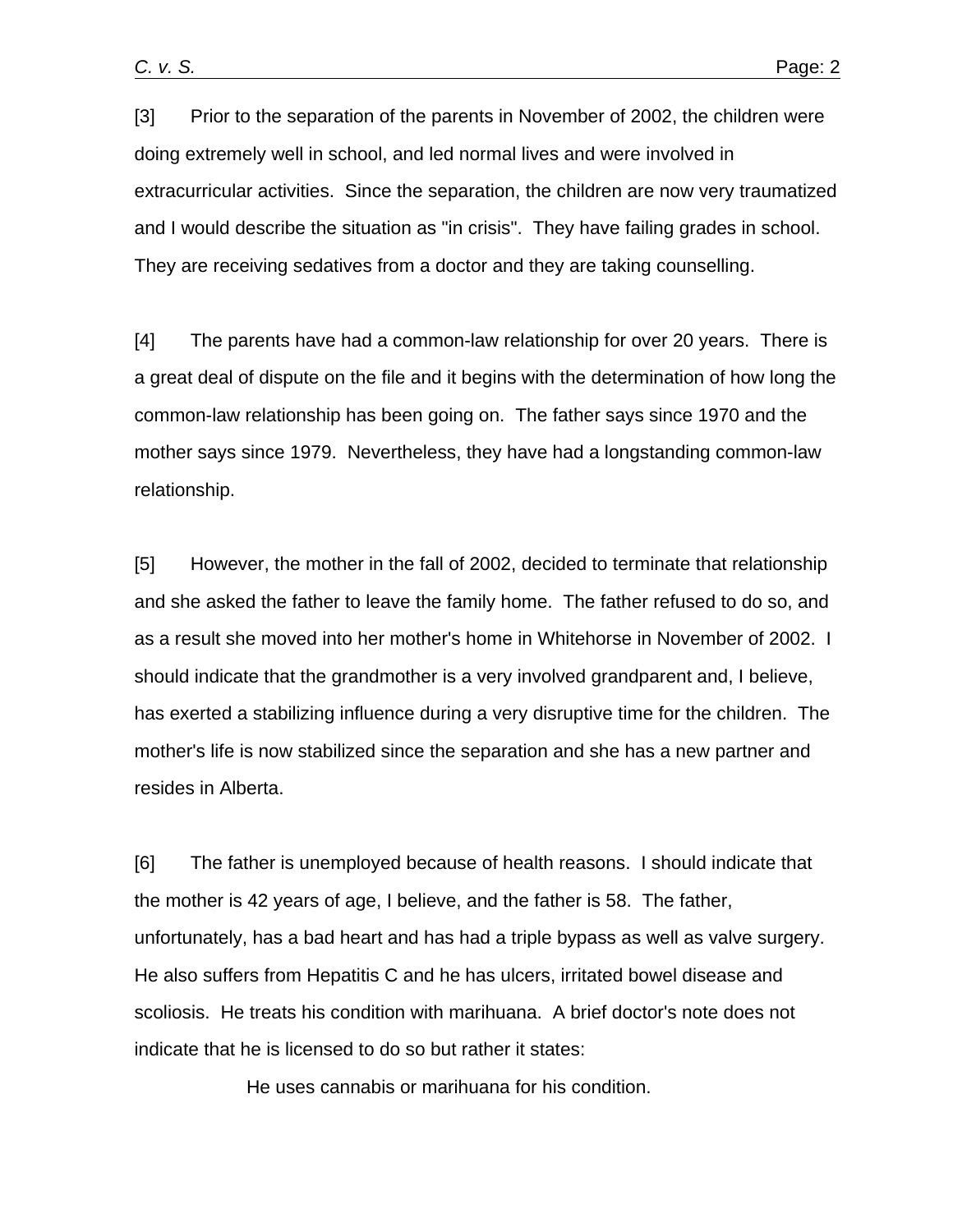[7] There is a great deal of conflicting evidence in the numerous affidavits that have been filed. I find, however, that I am able to make an interim order in this matter primarily because there is affidavit evidence independent of the parents' evidence. However, because of the high conflict in this matter, counsel for both parties sought a custody and access report and I am going to order that I recommend that there be a custody and access report prepared.

[8] There are two issues that I will address in my remarks, the first issue being whether or not the mother abandoned the children, and secondly whether or not the father actively prevented or disrupted access of the mother to the children.

[9] I find the following facts.

- 1) There has been no abandonment of the children by the mother. She had no option but to leave the family home and did so with reluctance. She has attempted to maintain a relationship with the children but has found that very difficult because the father has had difficulty accepting the separation. The father, in my view, has played a role in disrupting the relationship of the mother with the children.
- 2) I find that the father does have very severe health problems. As I have indicated, I have not seen a similar situation with a single parent with those kind of health problems trying to raise three children. It is an enormous task when one is healthy; when one is unhealthy it is almost insurmountable. Nevertheless, the father has made great efforts to look after the children since the date of separation.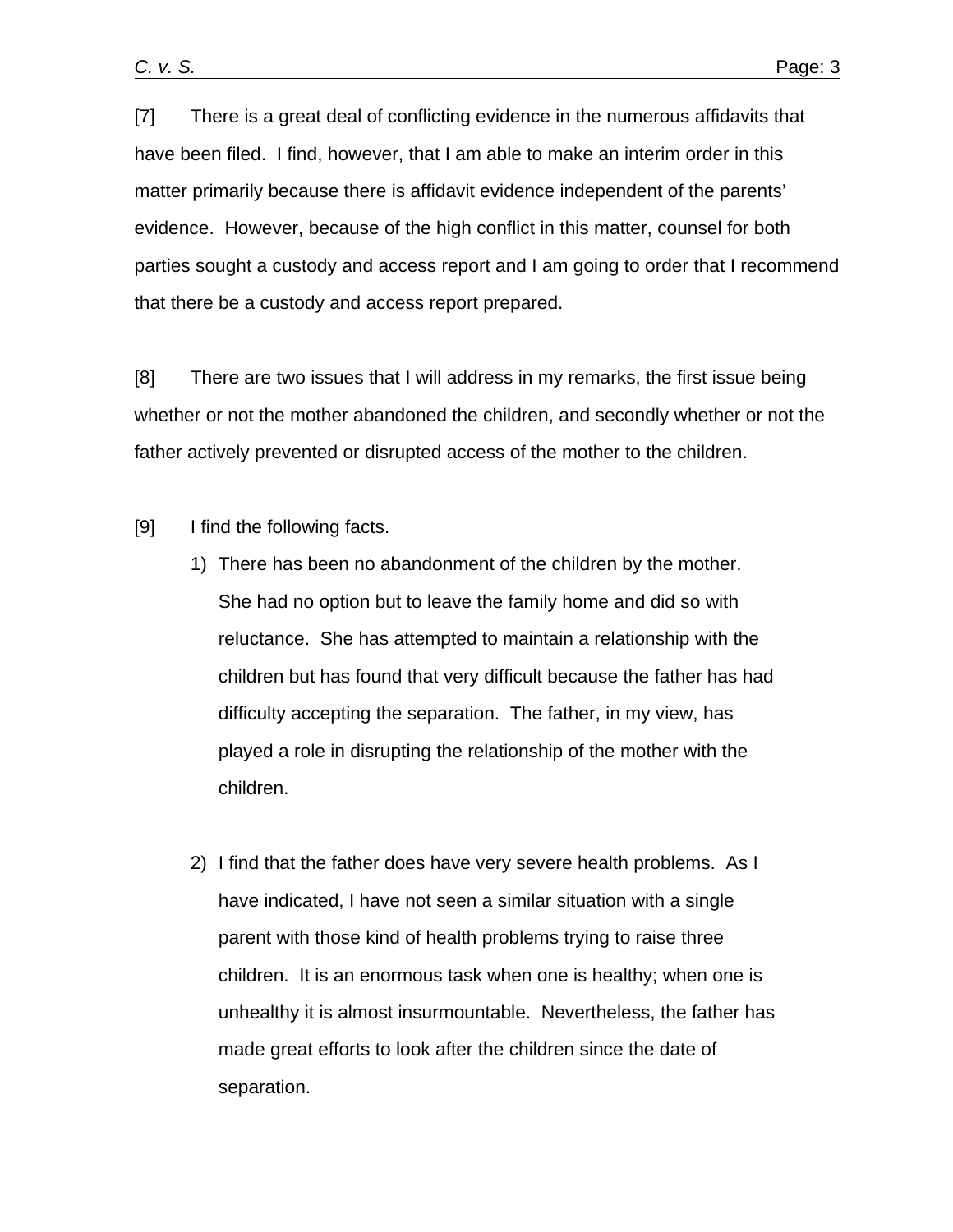- 3) As I indicated, the children have been traumatized by the separation. Certainly that occurs in any separation of parents. It is always traumatic to the children. However, in my view, the trauma in this case has been exacerbated or made worse by the father's refusal to accept the separation and his continuing to have a dispute with the mother in the presence of their children. I think that has been a factor that has been extremely disrupting and compounded the trauma that the children are suffering.
- 4) The care of the children, despite the best efforts of the father, is in some disarray. At best, the father has been overwhelmed with his health problems and having to look after the children on his own. At worst, the children have been subjected to some very bad parental modelling and anger directed by the father towards the mother.
- 5) There has been some evidence alleging alcoholism on the part of the mother. I am not satisfied that that is the case, although it does raise a concern and I will talk about that later.

[10] In a situation such as this, one has to weigh how the children are doing in the present care-giving circumstances of the father with the offer of the mother to take the children to Alberta, all in the context of the children having been raised and attending school in Whitehorse. In my view, the father, despite his efforts, has been overwhelmed in the care of the children.

[11] I am going to make an order that the best interests of the children will be served by having an interim joint custody order to the parents of the children. The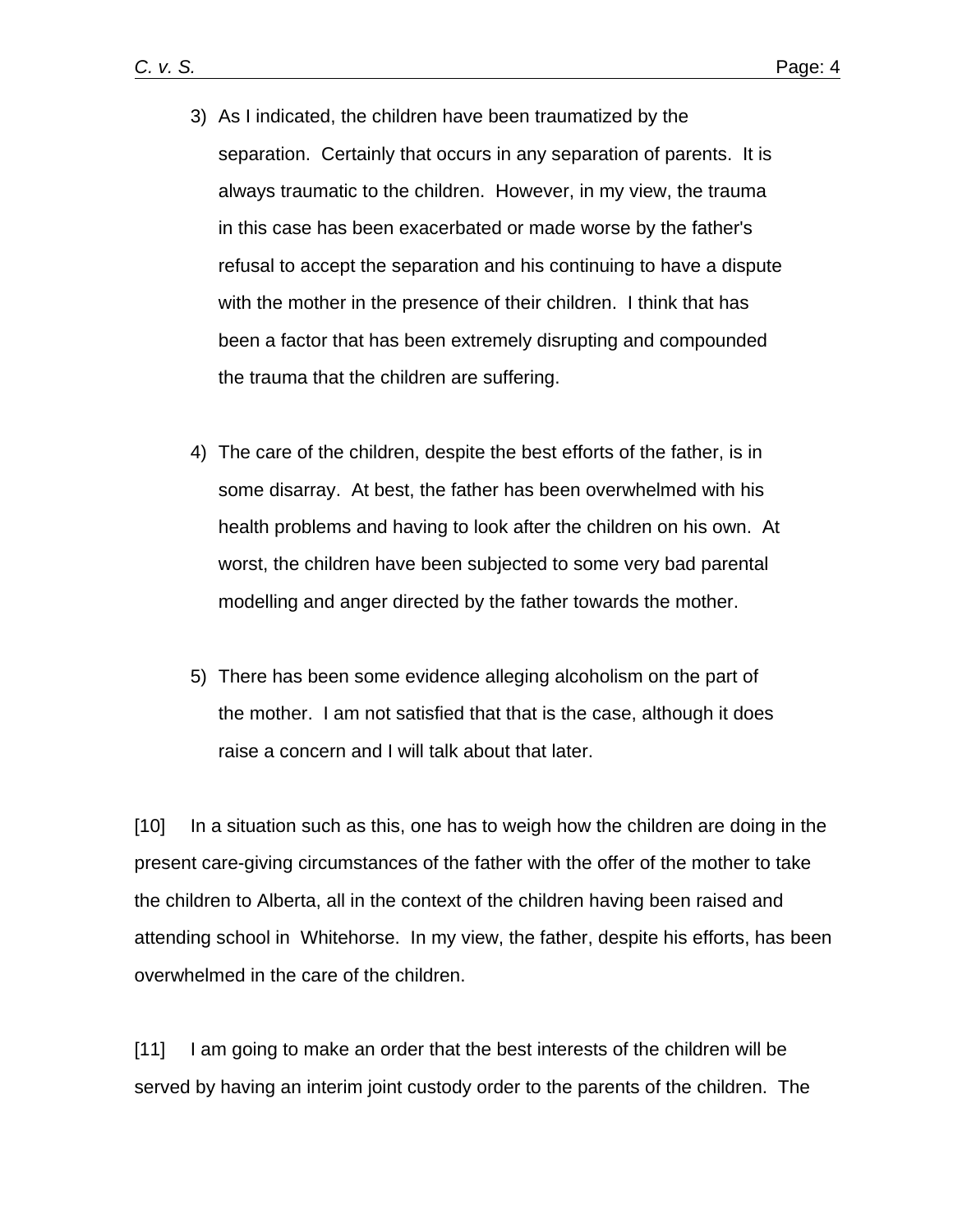children shall have their primary residence with the mother, with reasonable access to the father. When I say primary residence with the mother, I mean in Alberta.

[12] I am satisfied that for the interim, until we have a custody and access report, that the children's interests will be best served by residing with the mother in Alberta. I say this because she has been a primary caregiver, and clearly left the relationship but has never given up trying to contact the children and continue in her role.

[13] The father has serious health problems which he has treated with marihuana. He has done his best to look after the children since the mother departed, but his health and his anger over the breakup of the relationship have convinced me that the children will be better off in the interim with the mother.

[14] A major issue in my deciding to have the children reside with the mother on an interim basis has been the unwillingness of the father to permit the mother to have unfettered access to the children.

[15] It is not unusual in contested custody cases to have some access denial or disputes with a variety of justifications. However, in this case I fear three things: Firstly, that the children will be denied the right to see their mother. Secondly, they will be denied the right of her parenting which has clearly served well in the past. Thirdly, that they will become estranged from their mother as a result of their father's anger over the breakup of their relationship.

[16] The father has made a great deal of the mother's alleged alcohol dependency. He acknowledges that she has controlled it in the past, but now alleges that it is out of control. I am not convinced of this on the affidavit evidence and I make no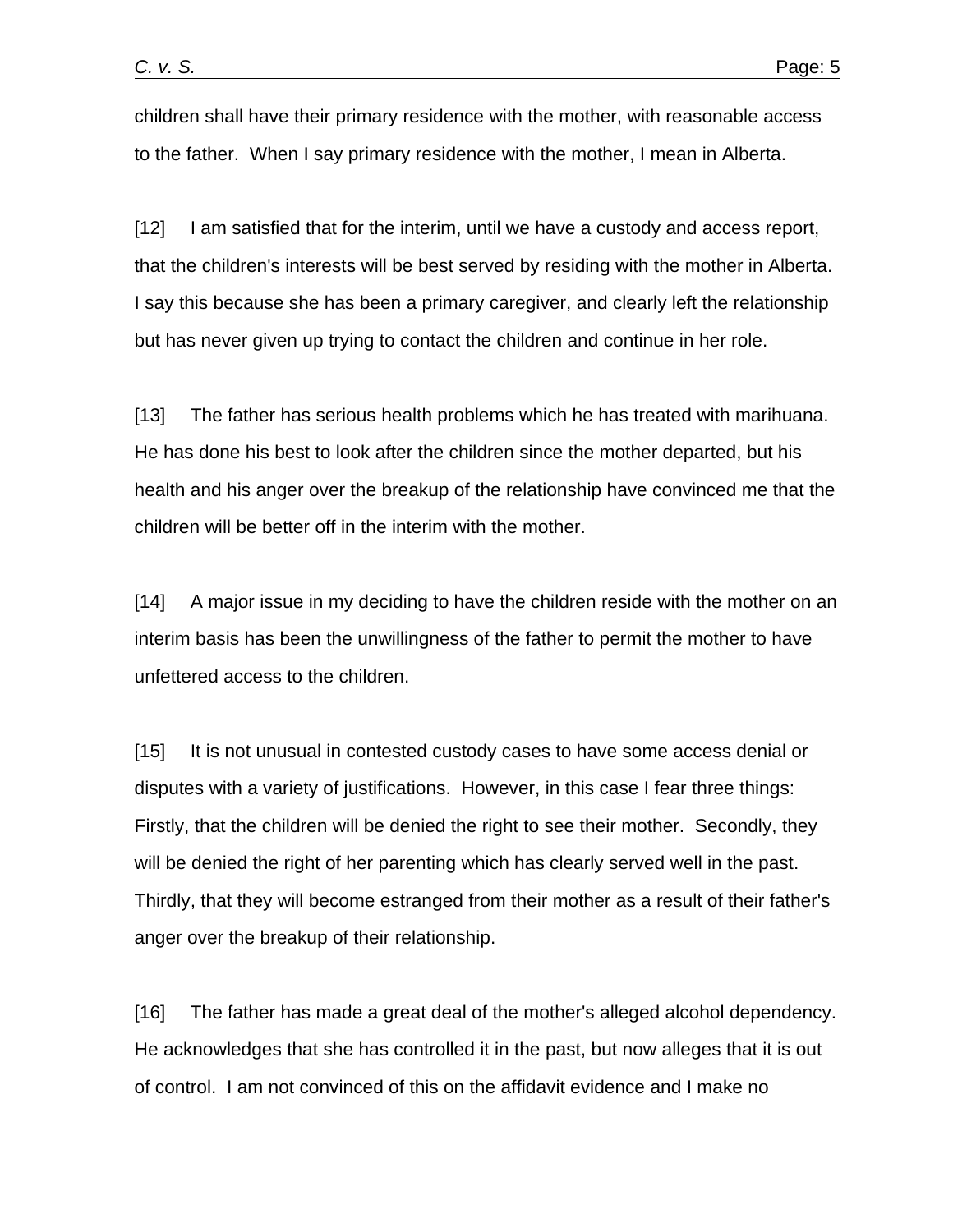conditions in this order in that regard. I do say to the mother that she must be sensitive to the fact that the children have obviously been told this and she should govern herself accordingly.

[17] To the father, I must say that the children learn from parental conduct and role modelling. Their lives will be affected by the things you say and do. Please remember that they want their parents to be civil to each other and despite the parental disputes that may occur, those should not be visited on the children in a negative way either directly or indirectly.

[18] I am making it a condition of this order that both parents shall refrain from making negative comments about the other spouse to or in the presence of the children.

[19] To conclude, I have ordered interim joint custody of the children to the parents with the primary residence of the children to be with the mother in Alberta with reasonable access to the father.

[20] The mother will have the obligation of discussing significant decisions with the father about the care, education, health (except for emergencies) and general welfare of the children. Discussions may be by telephone, mail or e-mail. If the parents cannot reach agreement on significant decisions, the mother will have the right to make such decisions.

[21] The father shall have the right to make an application to this court to seek a review of such significant decisions if he considers them to be contrary to the best interests of the children.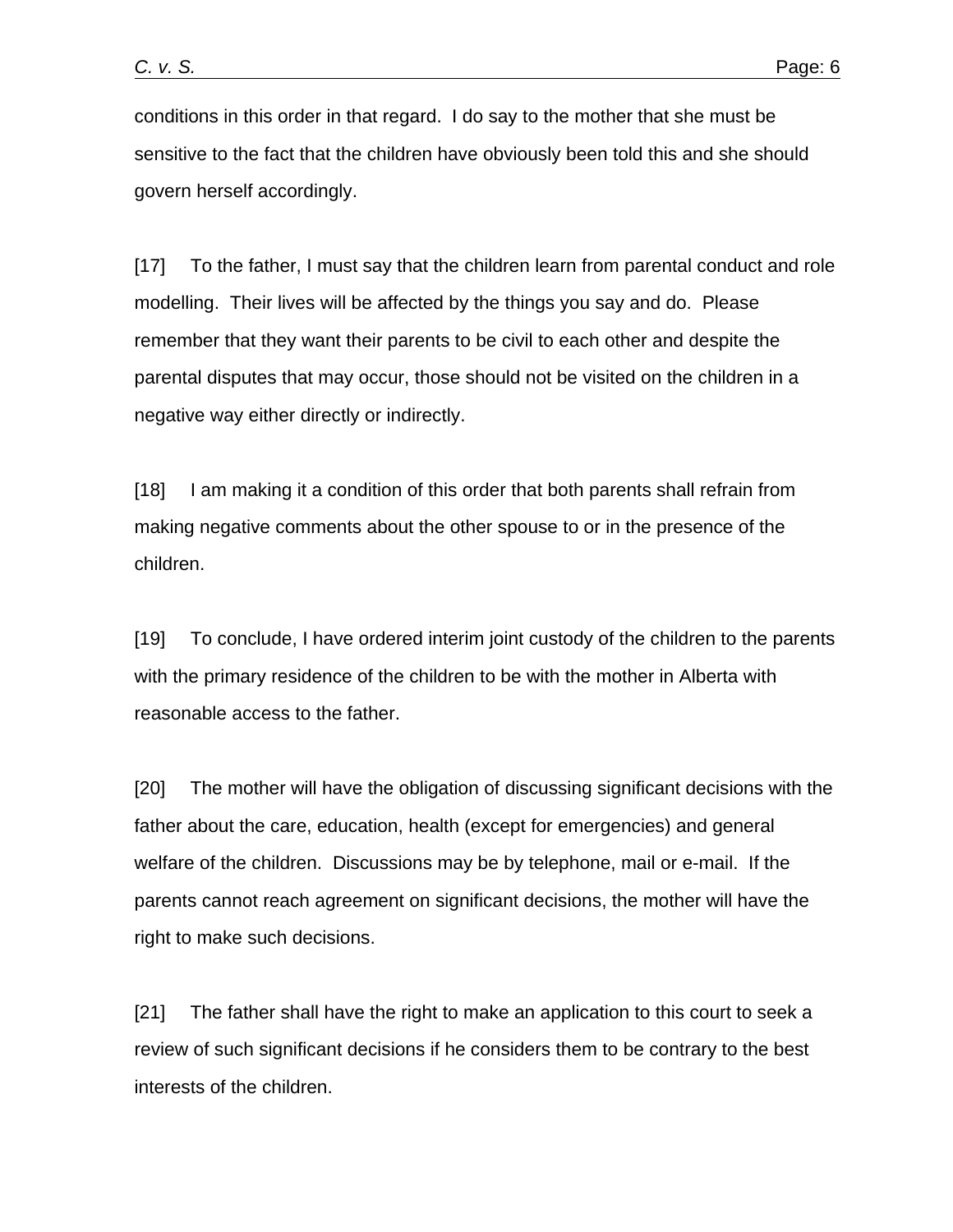[22] Each parent shall have the right to obtain information about the children from teachers, counsellors and medical professionals.

[23] That is the end of my oral reasons, counsel.

[24] There are two issues that I would like you to address: one, is the timing of the transfer and the second issue is the re-introduction of the mother to the children. Do you want any clarification of my order? You do not need to respond at the moment, but if you have a concern you can raise it. Do you want to speak to your clients on that subject before I make my rulings? It would probably be appropriate to speak to your clients and see if there is agreement, and if not, I will make the appropriate order.

[24] Are you tied up, Mr. Campbell?

[25] MR. CAMPBELL: No. If we could even have even a ten minute --

[26] THE COURT: Let us take a 15 minute break and I think you could speak to your client.

 (Proceedings adjourned) (Proceedings reconvened)

[27] MR. CAMPBELL: My Lord, my friend and I have had some discussions between ourselves and with our respective clients. The plan is that Ms. S. would come up to Whitehorse, drive up to Whitehorse, sometime around the 15th of August. She would be here until sometime around the 20th of August, during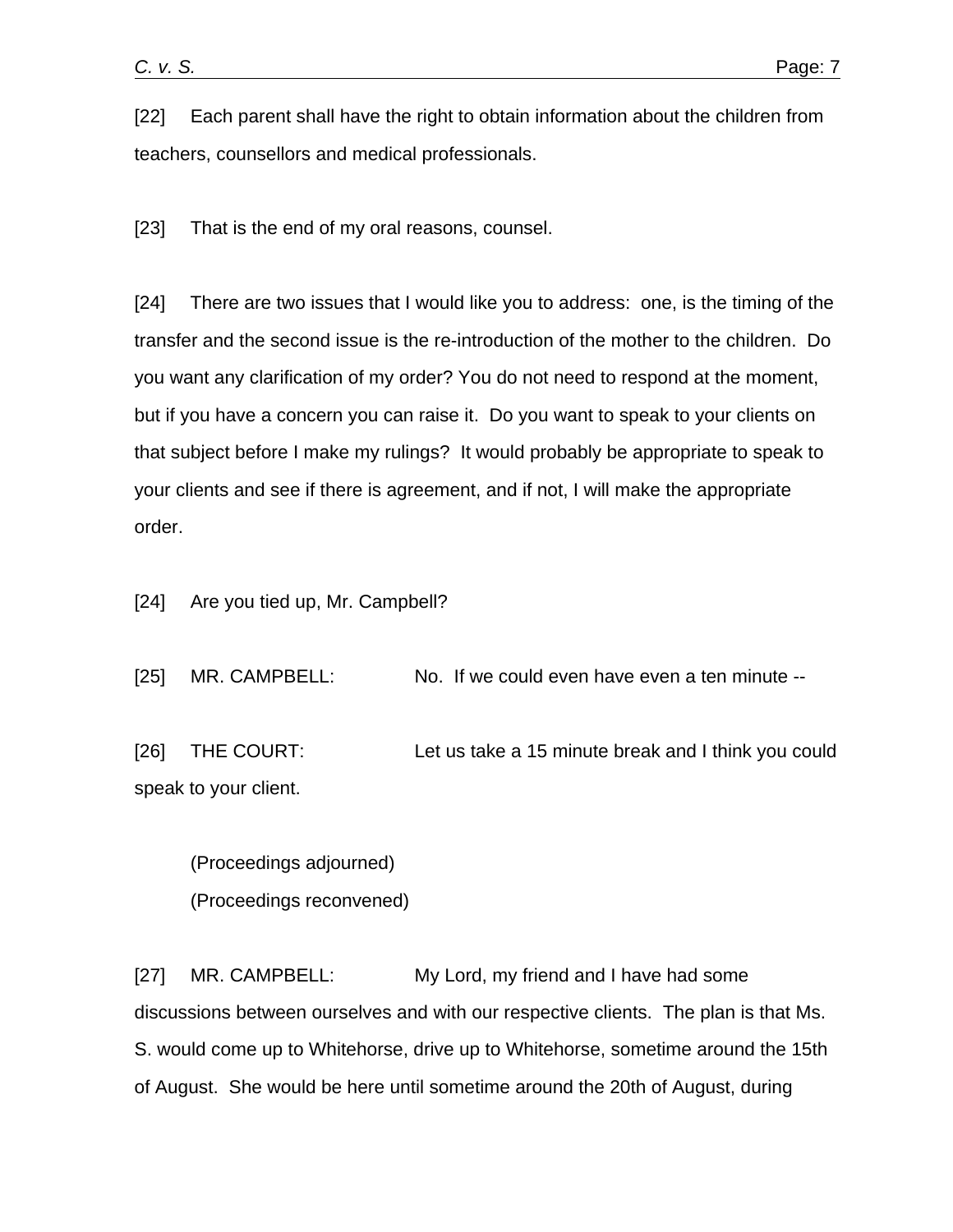which time there would be re-integration, and then the children would drive down to Alberta in time for the school year which starts on the 2nd of September; is that right?

[28] MS. HILL: I believe just after Labour Day.

[29] MR. CAMPBELL: Yes, that would be the 2nd of September. So right after Labour Day.

[30] THE COURT: Do you think it is appropriate to put that in the order?

[31] MR. CAMPBELL: I am not sure that it would be appropriate to put the specific dates in because -- perhaps a term that says "The parties shall work towards the reintroduction of the children to the mother and the transfer of the children to Alberta during the month of August, and the children shall be in Alberta by the start of the school year." Something along those lines.

[32] MS. HILL: I and I think I agree generally with my friend, perhaps something just with a date "by no later than" by which they have left Whitehorse, just to make sure that they do have time to get settled. So they will leave by August 20th.

[33] THE COURT: Well, why do we not say then that children will be reintegrated with the mother during the month of August and will return to Alberta with her children no later than August 20, 2003. If any problems, of course, arise either party can come back to court.

[34] MR. CAMPBELL: No later than the 20th?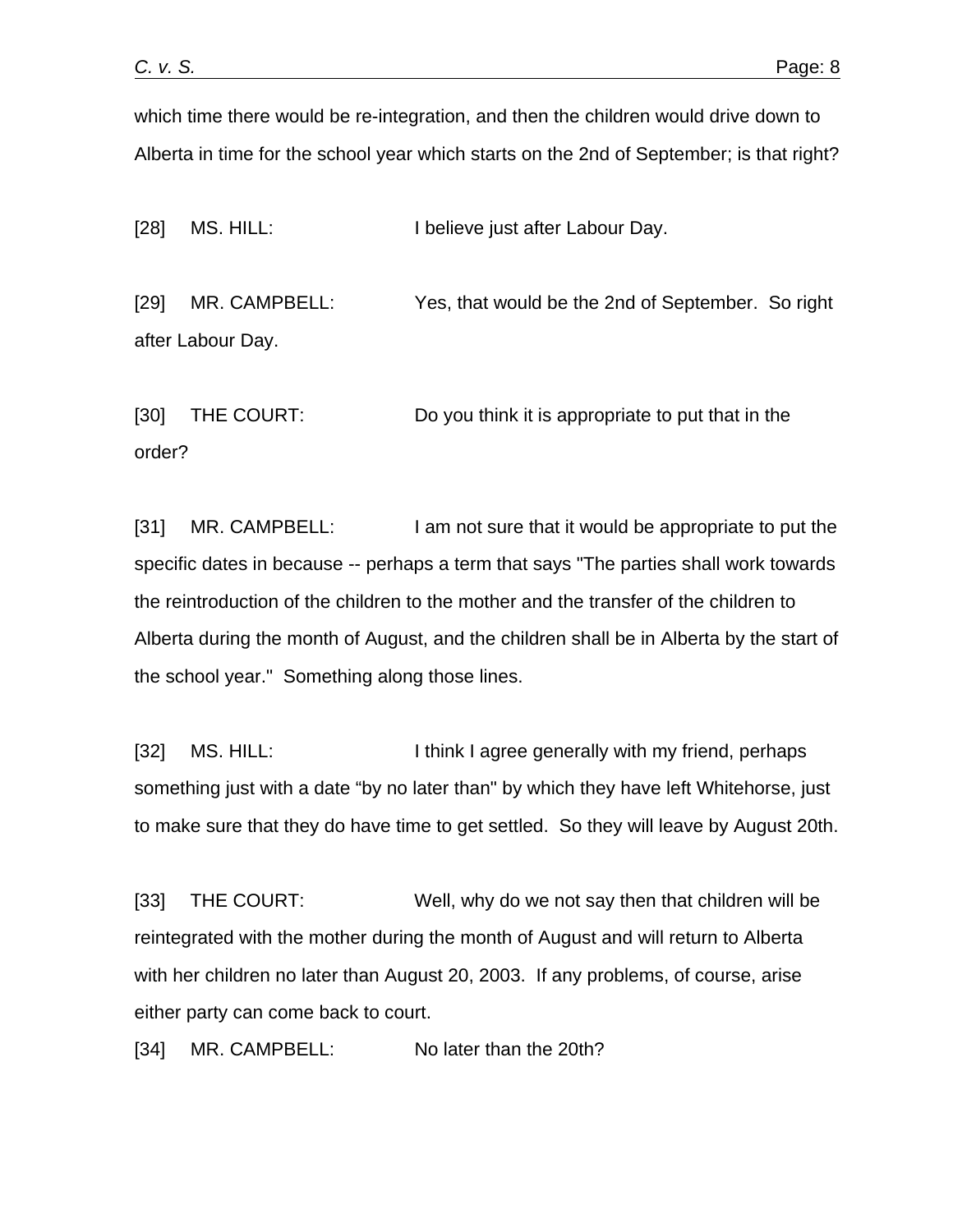[35] THE COURT: Thank you for reaching that agreement.

[36] MR. CAMPBELL: My Lord, one of the terms of your orders was that information would be transmitted between the parties regarding the care, education - -

[37] THE COURT: You are right. It is really what I am talking about is significant decisions with respect to education, health, and general welfare of the children.

[38] MR. CAMPBELL: General welfare.

[39] THE COURT: In other words, the day-to-day care and control of the children will be exclusively in the hands of Ms. S., but when there are major issues about where they attend school, maybe there are religious issues, I do not know, but those should be discussed between the parents.

[40] The order should say, health, except for emergencies, obviously.

[41] MR. CAMPBELL: Yes. My Lord, my only question was that it was missing one of the headings that you --

[42] THE COURT: I see.

[43] MR. CAMPBELL: -- but I think it was general welfare that I had missed.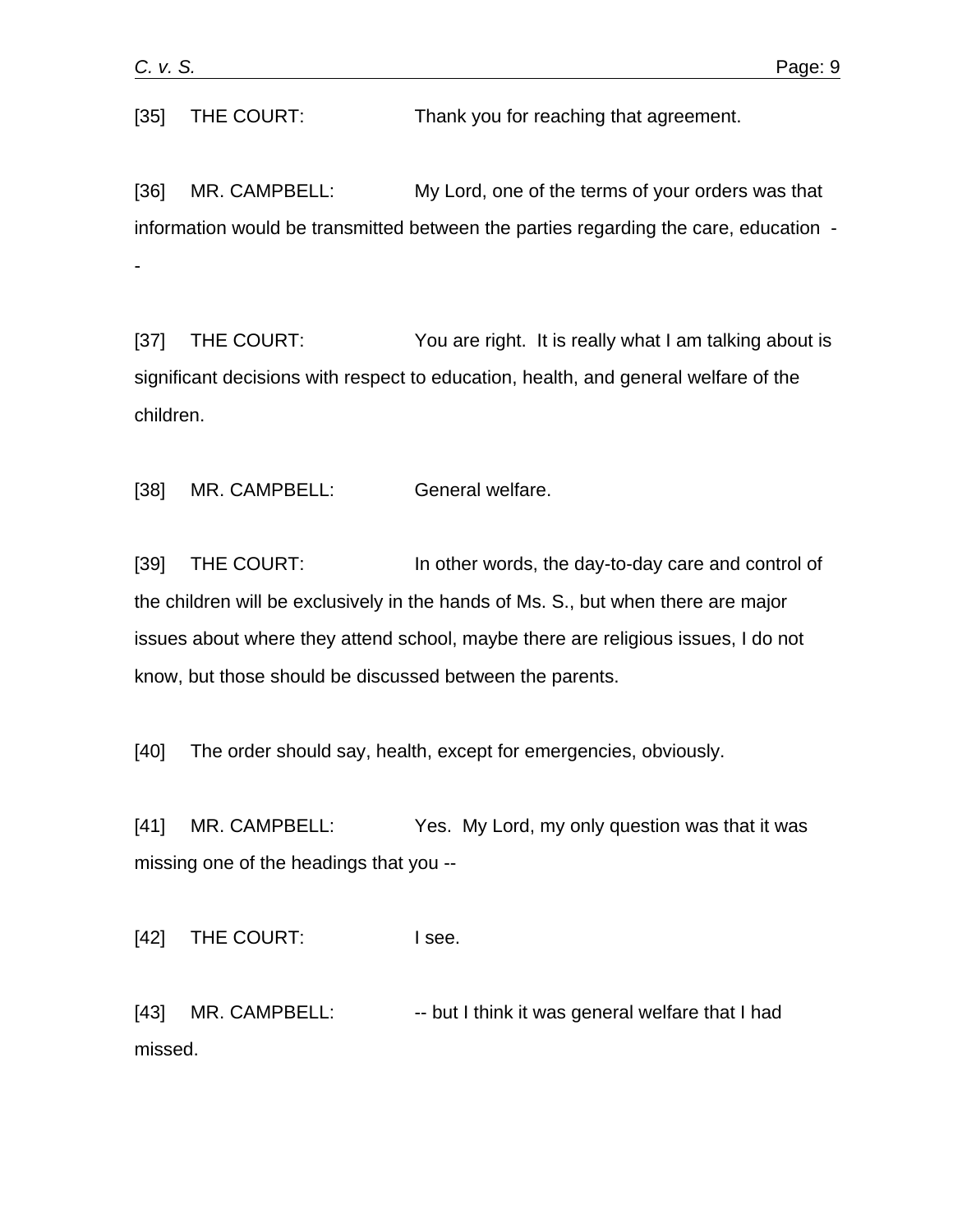[44] THE COURT: Yes. I think I might have had the care in, but I do not know if that is appropriate, but it is really the significant decisions regarding education, health and general welfare.

[45] Anything else?

[46] MR. CAMPBELL: I had given my friend some summary legal advice, but I will just confirm with the court. The order of Mr. Justice Goodwin --

[47] THE COURT: That is an interim interim order?

[48] MR. CAMPBELL: That indicated that the children would be enjoined from removing the children from the Yukon Territory.

[49] THE COURT: What I should say then to make that complete is that I will order that order be terminated. Now is there anything arising out of order that you wish to address? They were both enjoined from removing the children from the Territory.

[50] MR. CAMPBELL: Yes. The exclusive possession should remain in place of the home.

[52] THE COURT: Yes. So we will terminate that order, but we will leave in the exclusive possession in place.

[53] MR. CAMPBELL: This order -- your order will have an exclusive possession?